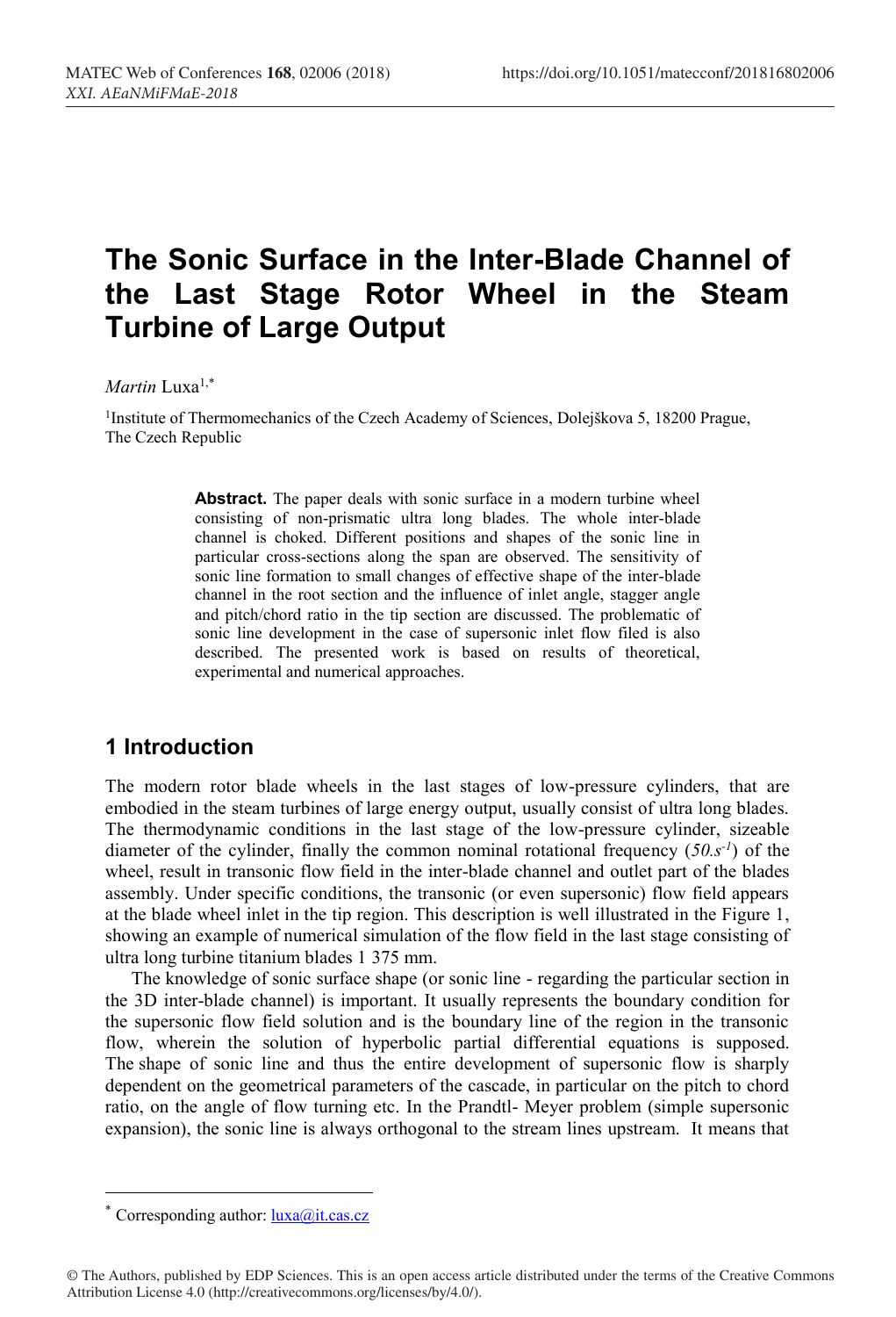the stream line curvature is zero in the sonic point. This assumption is often used in such a way, that the sonic line is identical with the geometric throat of the considered channel. This condition is fulfilled rarely in real flows. The solution of the shape of sonic line in a channel is proposed e.g. by Safarik [2], [3], Shapiro [4] or Thompson [5]. Interesting overview of various analytical solutions of sonic line shape in symmetric and asymmetric channels provides the work of Dvorak [6]. The solution of the shape of sonic line in the narrowest part of an inter-blade channel is based on knowledge of the channel curvature in the region of channel throat. The concept of a steady flow of ideal inviscid compressible fluid is applied, which is described by linearised potential equation. These analytical solutions of sonic line usually approximate the curvature of channel surfaces defining the aerodynamic throat by circular curves.

**MACH NUMBER** 



**Fig. 1.** Result of numerical simulation of flow in the last stage of the low pressure cylinder in the steam turbine Škoda consisting of ultra long titanium rotor blades *1 375 mm* – visualisation of the Mach number distribution [1].

The data regarding the shape and position of sonic line are often adopted from numerical simulation or from experiment. Very useful experimental method for the sonic line detection is interferometric method (in 2D flow fields modelling). Advantageous seems application of so called infinite interferometric fringe method [4], where the fringes in interferometric chart are directly related to regions of constant refractive index. The mutual relation of refractive index and density of the fluid is given by Lorenz -Lorentz law. This non-linear law can be replaced by simpler linear Gladstone - Dale law if the flowing fluid is dry air. Thus, we can match the appropriate density with each fringe in the interferometric picture and this procedure makes it naturally also possible to determine the position and shape of sonic fringe in the flow field. It is necessary to bear the isoentropic condition in mind, i.e. the evaluation of interferometric fringes is usually related to the total pressure at inlet of the investigated inter-blade channel. Distortion of resulting interferometric picture is especially important in boundary layers and shear layers.

## **2 Sonic lines in selected sections of an inter-blade channel**

The sonic line joins the surfaces of adjacent blades under nominal conditions of the flow in all sections along the inter-blade channel in rotor row of the last stage. The exception can represent the tip region of ultra long rotor blades with supersonic flow at the inlet. The sonic line closes around the leading edge in this case (started supersonic flow), near the stagnation point. The situation between the subsonic and started supersonic inlet flow (unstarted supersonic flow) represents much more complex issue [6] with unsteady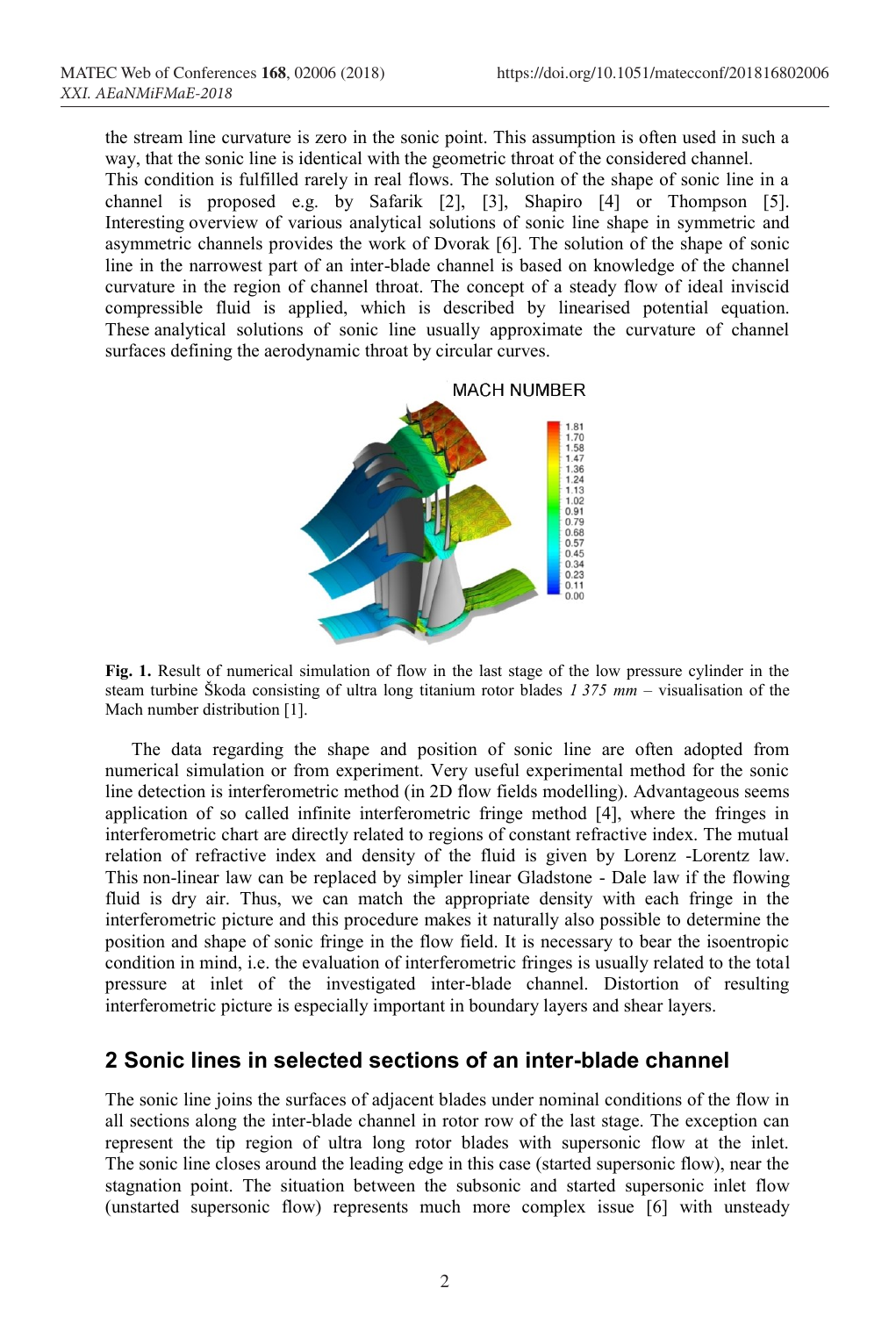behaviour and manifestation of flow field instability. The next paragraphs are focused mainly on flow fields in such turbine cascade geometries, where the inlet flow is subsonic, and thus the sonic line connects the pressure and suction side of the adjacent profiles.

#### **2.1 Root section**

A considerable sensitivity of sonic line shape on the inter-blade channel shaping is typicall for geometries representing root sections of rotor rows of the last stage. The inlet Mach number in nominal regimes is usually relatively very low. Its value commonly lies under  $M_1 = 0.4$ . The convergent part of the inter-blade channel is formed so that downstream the inlet part, relatively very long part of inter-blade channel with significantly small narrowing is situated. This convergent part ends in the region of geometrical throat and the following divergent part of the inter-blade channel is usually very short. The supersonic expansions take place mainly in the exit part of the profile cascade. Considering small changes of inlet/throat cross section ratio along the central line of practically convergent inter-blade channel (Figure 2), the small changes of profile shape in region of aerodynamic throat together with different parameters of boundary layers have considerable impact not only on the shape of the sonic line but also on the supersonic expansion downstream.



**Fig. 2.** Example of root section designed in VKI with depicted dependence of inter-blade channel contraction on the position along the channel central line [7].

An example of experimental modelling of flow fields in two variants of root section supplemented by data from numerical simulation is shown in the Figures 3 and 4. Both variants were intended for the same diameter of rotor wheel and the contours of profiles were similar; however, the number of blades in the wheels was different. The small difference in the number of blades generates very small changes in the pitch/chord ratio parameter (the second decimal place). The interferograms of both variants are in the Figure 3 with highlighted sonic line. The experimental data regarding the measurement of the variant with smaller pitch/chord ratio  $(s/c = 0.2603)$  corresponds well with numerical simulations in the Figure 4. However, the sonic line in the numerical simulation data of flow with larger pitch/chord ratio ( $s/c = 0.2732$ ) is bended in a different way in comparison with experimental data. The reasons of this difference can reside in an application of chosen calculation method - the flow field was considered fully turbulent. The turbulent model  $k\omega$ -*SST* with non-reflective boundary condition in commercial software was applied. The more detailed numerical modelling of the boundary layer on the suction side of the profile with application of transition models of turbulence might bring more accurate results. This research was performed for nominal inlet flow angle where the value of incidence angle was positive  $(t = +14^{\circ})$ . This positive incidence is linked to the application of the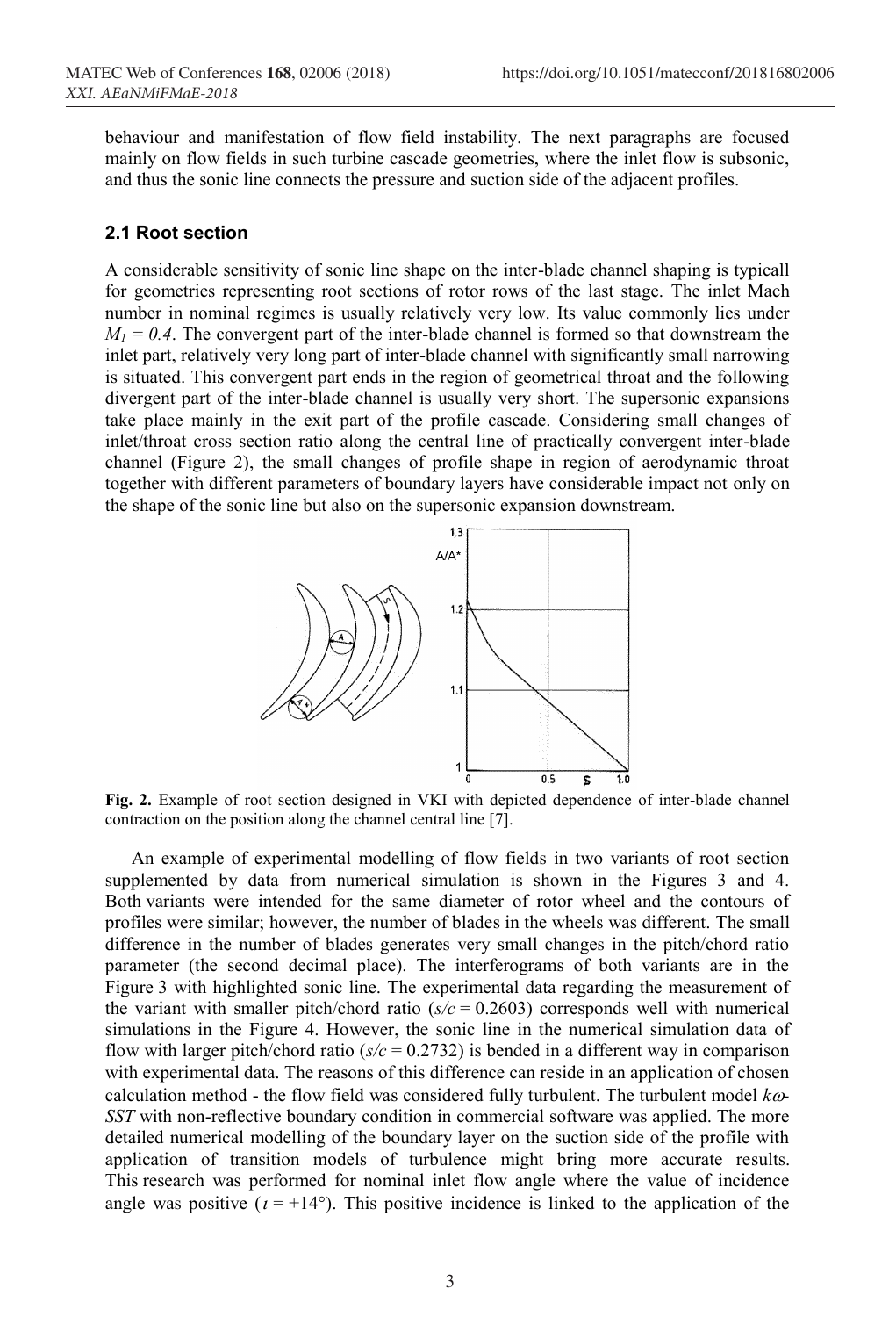profile on straight fir-tree dovetail. The positive incidence leads to small decreasing of static pressure along the suction side of the profile in a restricted region downstream the stagnation point. This expansion is downstream followed by large region of practically constant static pressure. This results not only in complicated processes in the boundary layer on the suction side, but also in important changes of effective shape of the inter-blade channel.





**Fig. 3.** Impact of small changes of pitch/chord ratio on the shape of sonic line in the root section, interferometric measurements, exit Mach number  $M_{2is} \sim 1.8$  [8].

**Fig. 4.** Impact of small changes of pitch/chord ratio on the shape of sonic line in the root section, numerical simulation, exit Mach number  $M_{2is} \sim 1.6$ , isolines of isoentropic Mach number [9].

The next example shows other variant of this root section. The pitch/chord ratio is the same as in the variant *b* ( $s/c = 0.2732$ ), the shape of new profile is slightly more arched in the suction side. The arrangement of new profiles in the cascade is different, i.e. stagger angle is set in such a way, that the incidence is zero in the contrast to the original variant.



**Fig. 5.** Comparison of original (green line) and improved (red line) variant of the root profile.

Both profiles are compared in the Figure 5, the cascades in the figure are mutually turned. The interferometric picture together with result of numerical simulation is compared in the Figure 6. The sonic line is highlighted by red line. The calculation was carried out with commercial software with application of turbulent model  $k\omega$ -SST with non-reflective boundary condition (the same procedure as in the foregoing example). One can observe the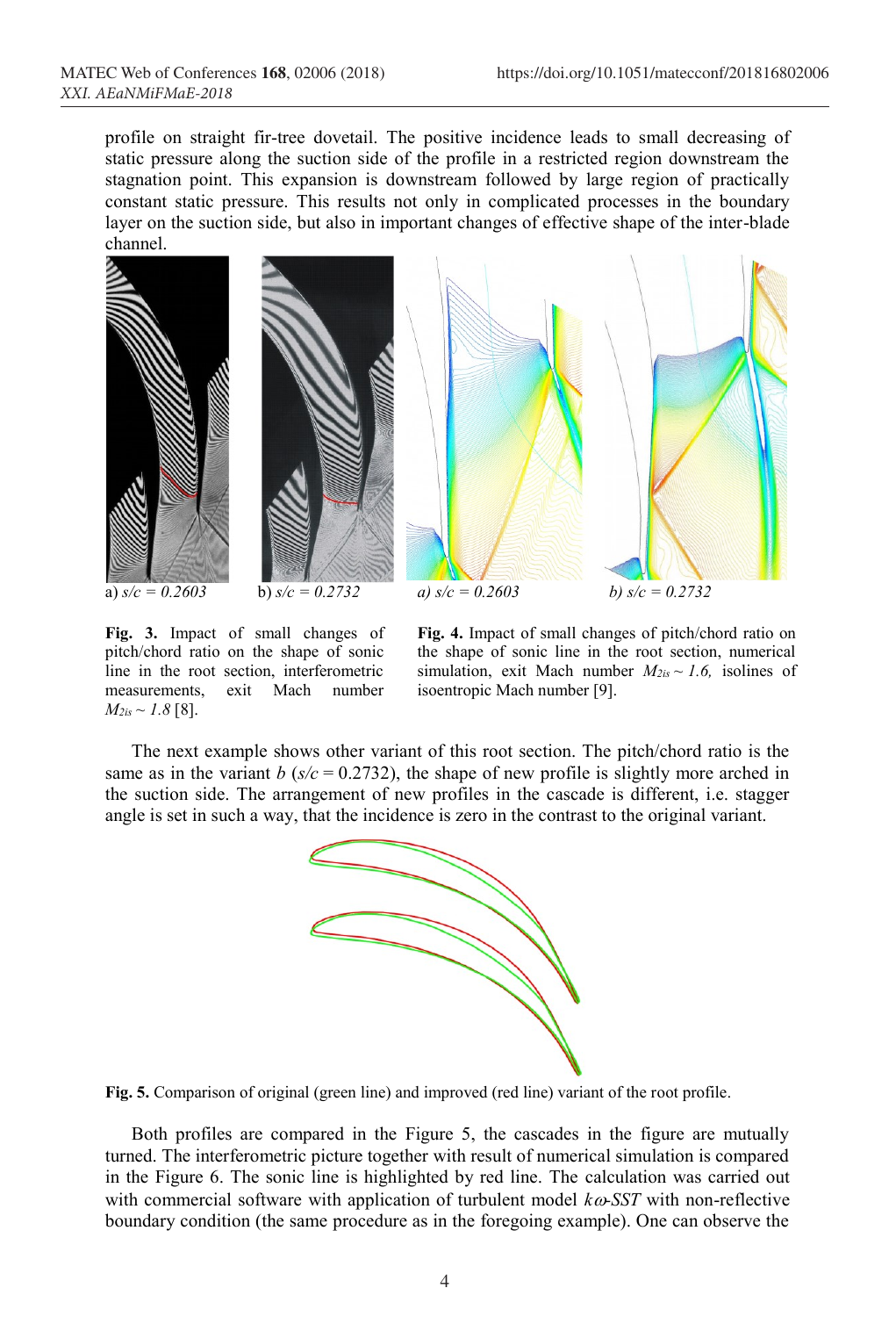agreement of the position of sonic point on the suction side in both research approaches. This good agreement between numerical study and experimental data is certainly caused by more favourable static pressure distribution along the suction side in the subsonic part of the inter-blade channel - the region of static pressure stagnation is eliminated. Substantial is also the neutral incidence angle for boundary layer development on the suction side.



**Fig. 6.** The shape and position of sonic line in improved version of root section  $(s/c = 0.2732)$ . Interferometric measurement, exit Mach number  $M_{2is} \sim 1.7$ , incidence angle  $t = 0^\circ [10]$ .



**Fig. 7.** The shape and position of sonic line in improved version of root section  $(s/c = 0.2732)$ . CFD calculation, exit Mach number  $M_{2is} \sim 1.7$ , incidence angle  $\iota = 0^{\circ}$  [11].

These examples of sonic line in the root section well illustrate the extraordinary sensitivity of the sonic lane shaping in the inter-blade channels not only on profile geometry but also on small changes of effective channel contours, which are related mainly to boundary layer development. These root channels are generally characterized as relatively narrow, relatively long and mildly convergent (or convergent - divergent) channels. The experience with application of numerical methods shows the necessity to use proper models of turbulence (including transition models). The CFD simulations, which consider fully turbulent flow field, can lead to inaccurate results in terms of the sonic line and pressure distribution along the profile.

## **2.2 Middle section**

Along the inter-blade channel in the radial direction, the pitch/chord ratio increases and contrarily, the profile chord usually somewhat decreases. These two facts together with changes of stagger angle (the long rotor blade are non-prismatic) lead to increasing of interblade channel width and concurrently to considerable reduction of its length. The aerodynamic throat moves upstream to the middle area of the profile cascade (see Figure 8). The maximum of the curvature of the camber line moves in the leading edge direction. The inlet Mach number increases along the blade height. The real values of the inlet Mach number ranges still in subsonic region. The example of common shape of sonic line in the mid-section is shown in the interferometric picture in the Figure 9. A typical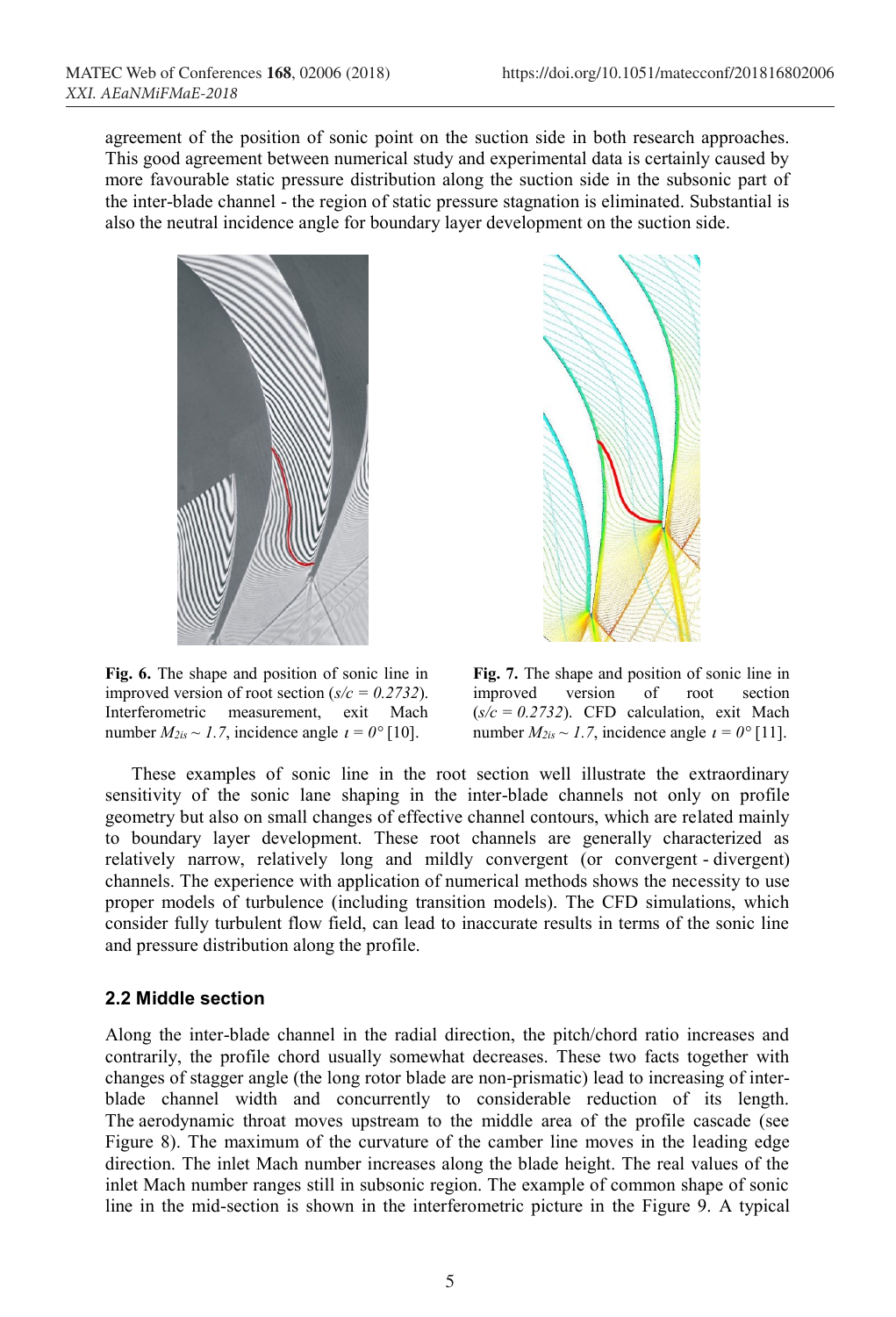distribution of isentropic Mach number near the profile in profile cascade representing the mid-section is depicted in the Figure 10.





**Fig. 8.** Geometric configuration of typical middle section in the rotor wheel consisting of long blades.

**Fig. 9.** The sonic line in the inter-blade channel of the middle section. Interferometric measurement, exit Mach number  $M_{2is} \sim 1.35$ , incidence angle  $t = 0^\circ$ .

Approximately in the middle of blade height the special damping device tie-boss is often situated. The influence of this body on the sonic line in the adjoining sections along the inter-blade channel is described in [12].

#### *2.2.1 Recompression*

The shaping of the profiles intended for application in the middle of the long rotor blade is often a reason for progressive development of recompression phenomenon in the supersonic part of the flow field next to the sonic line.



**Fig. 10.** The isentropic Mach number distribution along the blade of the middle section. Numerical simulation, exit Mach number  $M_{2is} \sim 1.323$ , incidence angle  $t = 0^\circ$ , the recompression highlighted in green [13].



**Fig. 11.** The sonic line and recompression field in a tip section of the rotor wheel consisting of long blades. Interferometric measurement, exit isentropic Mach number  $M_{2is} \sim 1.28$ , inlet Mach number  $M_1 \sim 0.790$  [14].

The recompression area often appears in supersonic flow field in different sections along the ultra long blade, even in the tip sections - (if the tip profile has usually bended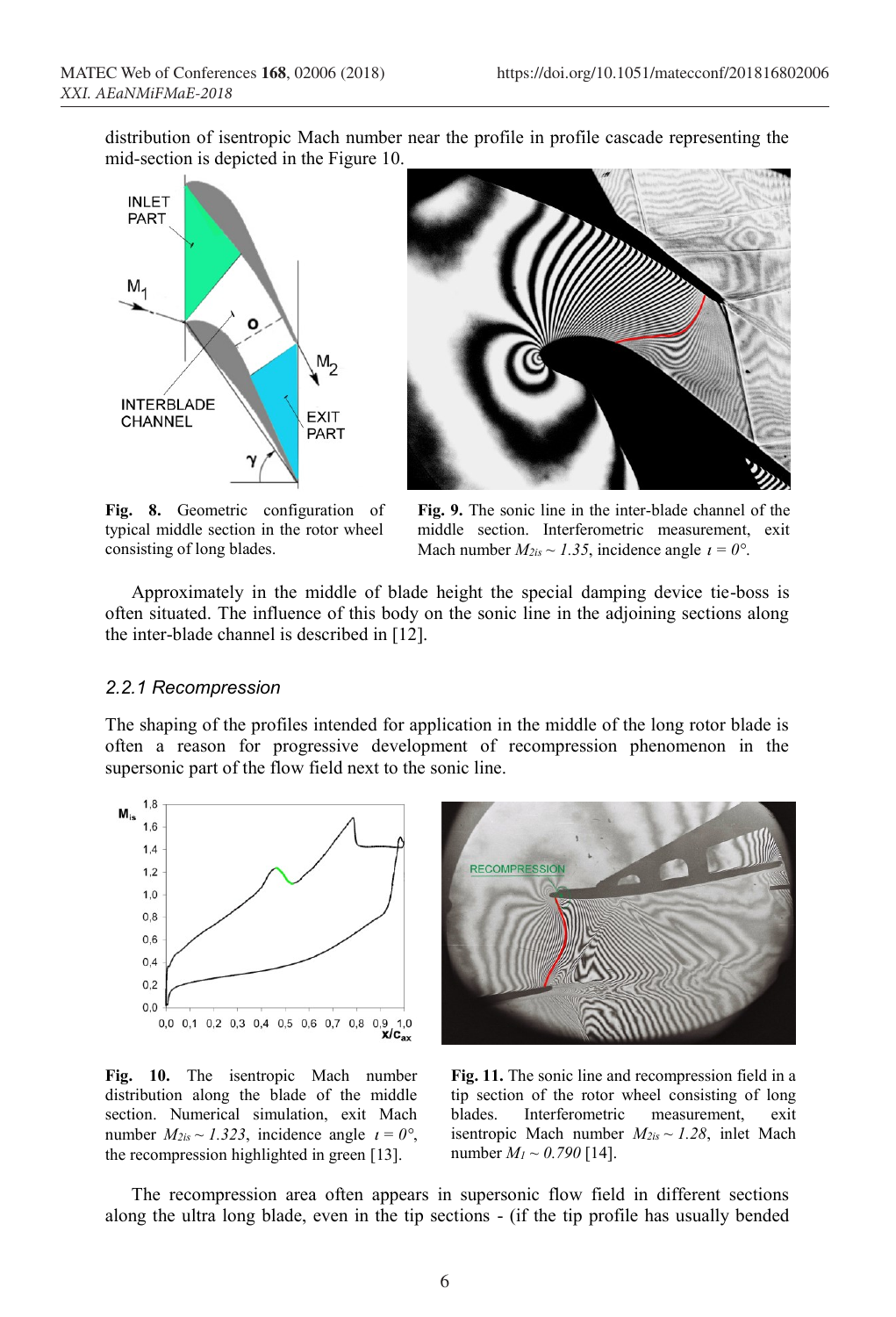central line and the inlet Mach number is subsonic). The supersonic compression under transonic expansion (so called recompression) is a characteristic consequence of application of line segment in the shape of the suction side. This segment is attached up the upstream previous convex curve and is placed usually near the geometrical throat of the profile cascade. Although the sudden change of the shape curvature lies in the supersonic part of the flow field downstream the sonic line, the suitable geometrical configuration can guarantee the smooth increasing of static pressure, which is followed by ongoing supersonic expansion. The dissipative shock wave does not appear. On the other hand, the local increasing of the static pressure causes moderate decreasing of pressure force on the profile. The recompression appears also in other sections of wheels with long blades (example of the tip section with recompression area is shown in the Figure 11).

The sudden change of the suction side curvature just downstream the sonic line leads to the origin of reflected compression waves. The expansion waves, which originate on the convex part of the suction side, reflect from the sonic line as the compression waves.



**Fig. 12.** Principle of the compression field formation in the supersonic flow downstream the sonic line.



**Fig. 13.** The sonic line in the tip section of the rotor wheel consisting of blade *1080mm* long. Interferometric measurement, exit isentropic Mach number  $M_{2is} = 1.83$ , inlet Mach number *M1 = 0.906* [15].

These reflected compression characteristics are reflected again from the straight surface of the profile and keep the compression character. This way the region of supersonic compression arises between the point of discontinuous curvature of the suction side and the point of impact of the second neutral characteristic (see Figure 12). It is valid in general that the extent of recompression area depends on the shape of the sonic line.

### **2.3 Tip section**

The pitch/chord ratio (*s/c*) reaches larger values in the tip sections, it often exceeds the value  $s/c = 1$ , what means that the inter-blade channel vanishes. The stagger angle  $\gamma$  reaches high values and often even exceeds the value  $\gamma = 80^\circ$ . The inlet velocity in the tip region significantly grows. Not only is the velocity approaching the sonic value, it often exceeds it. If the inlet Mach number  $M_l$  is lower than the value  $M_l = I$ , the sonic line links the adjacent profiles and is shifted in the inlet part of the inter-blade channel. It is rising next to the leading edge on the suction side and ends on the pressure side just upstream the trailing edge (see examples on the Figures 11 and 13). The shape of sonic line in the case of cascades consisting of flat profiles (similar to the profile in the Figure 13) depends on stagger angle, pitch/chord ratio and inlet flow angle. The selected results of experimental research are shown in the Figure 14.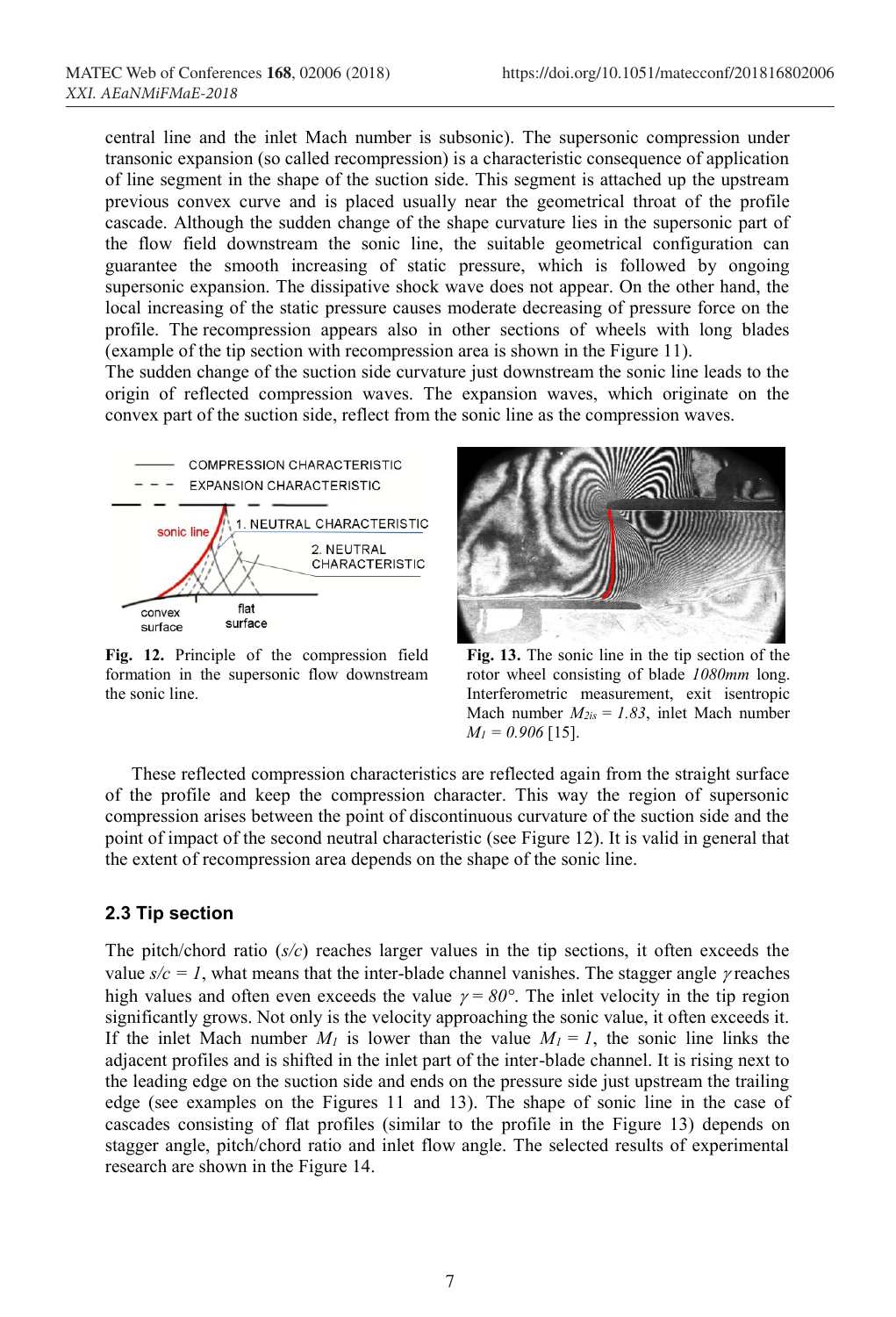The sets of profile cascades intended for even longer rotor blades usually work with supersonic inlet flow field. The process of the further sonic line formation is well known and has been described by Dvorak [6].



**Fig. 14.** The dependence of the sonic line shape in the tip section cascade on different values of inlet flow angle  $\alpha_l$  and different geometric parameters of the cascade (stagger angle  $\gamma$ , pitch/chord ratio *s*/*c*), subsonic inlet Mach number [7].

The topologic description of sonic line in the case of supersonic inlet is different for unstarted and started inlet supersonic flow.

The unstarted inlet supersonic flow field is characterized usually by relatively distant position of the inlet shock wave from the leading edge. The inner branch of the shock wave is ordinarily approximately normal to the pressure side of the adjacent profile in the beginning of unstarted supersonic flow regime. The sonic line is closed in a typical form around the leading edge. An example is shown in the interferometric picture in the Figure 15.



**Fig. 15.** The sonic line in a tip section with supersonic inlet. Unstarted supersonic inlet flow, exit isentropic Mach number *M2is = 1.815*, inlet Mach number *M1 = 1.089* [16].



**Fig. 16.** The sonic line in a tip section with supersonic inlet. Started supersonic inlet flow, exit isentropic Mach number  $M_{2is} = 1.800$ , inlet Mach number  $M_1 = 1.665$ [16].

The transition from unstarted to started flow is unsteady process in which even the bistability effects appear [6]. The unsteady behaviour of the flow field naturally has an impact on the sonic line. When the inlet Mach number is sufficiently high and the backpressure downstream the cascade is fitting low, the started supersonic flow field takes place in the cascade. Then the sonic line surrounds a small subsonic area near the leading edge (see Figure 16). This subsonic area bordered with sonic line is stable structure and does not disappear even if the supersonic inlet Mach number noticeably increases. The reason lies in the thick leading edge, which is typical for the tip section of rotor long blades intended for last stages of steam turbines.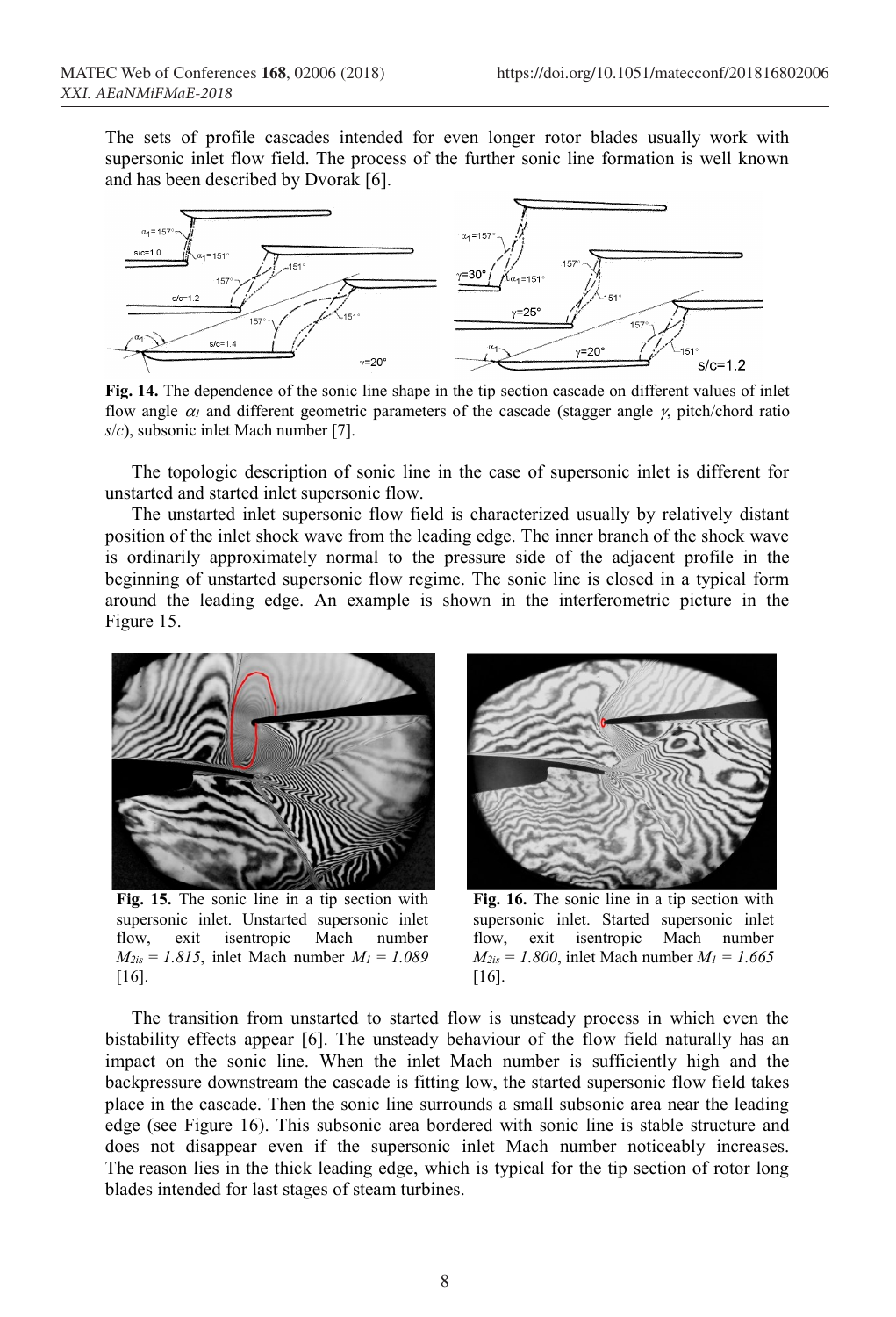# **3 Conclusions**

The sonic surface is important aerodynamic threshold in the complex flow field, which occurs in the inter-blade channel of modern last stage rotor wheels blading consisting of long blades. The position and shape of sonic line depends not only on the cascade geometry and inlet and outlet boundary condition (inlet Mach number, inlet flow angle, backpressure) but often also on the effective geometric shape of the cascade profiles. The notion of sonic line as a boundary of constant static pressure is important for proper design of supersonic parts of the blade profiles with line segment in the transonic part of the suction side side of the profile.

The sonic line in the cascade with subsonic inlet Mach number spans across the interblade channel. If there is no overlapping of profiles and inter-blade channel is "missing" in the cascade geometry, the sonic line links the regions of leading and trailing edges of adjacent profiles.

The rapid unsteady transition from unstarted to started inlet supersonic flow field results in small stable subsonic area near the edge surrounded by sonic line (in cascades with thick profiles leading edges).

Acknowledgements of the author belong to the Technology Agency of the Czech Republic, which supported this research under grant No. TH02020057. An institutional support RVO 61388998 is also gratefully acknowledged.

# **References**

- 1. M. Luxa, D. Simurda, J. Fort, et al., *Aerodynamic Investigation of the the Tip-Section for Titanium Blade 54´´*. Proceedings of the 11th European Conference on Turbomachinery, Fluid Dynamics and Thermodynamics (Madrid, 2015)
- 2. P. Safarik, *Application of the Method of Characteristics in Calculation of the Flow in Blade Cascades* (in Czech). Semináře o problémech parních turbín **3**, ČVTS (Prague, 1976)
- 3. P. Safarik, *Flow in Supersonic Exit Part of the Blade Cascade* (in Czech). Research report IT CAS No.: **Z-409/73** (Prague, 1973)
- 4. A.H. Shapiro, *The Dynamics and Thermodynamics of Compressible Fluid Flow* (1953)
- 5. P.A. Thompson, *Transonic Flow in Curved Channels*. Transactions of ASME, J. of Basic Engineering **12** (1967)
- 6. R. Dvorak, *Transonic Flow* (in Czech), (Prague, 1987)
- 7. C. Sieverding, *Transonic Turbine Bladings*. Privat communications
- 8. D. Simurda, M. Luxa, P. Safarik, et al., *Aerodynamic Data for Two Variants of Root Turbine Blade Sections for a 54´´ Turbine Rotor Blade*. Proceedings of the ASME Turbo Expo, Vol. **2C**, No: V02CT38A007 (Düsseldorf, 2014)
- 9. M. Luxa, D. Šimurda, *Optical Measurement on TR-P-3 Cascade* (in Czech). Research report IT CAS No.: **Z -1492/13** (Prague, 2013)
- 10. J. Hala, M. Luxa, D. Simurda, et al., *Optimization of Root Section for Ultra-Long Turbine Rotor Blade.* J. of Thermal Science, Vol. 27, No. 2 (2018)
- 11. M. Luxa, J. Hala, D. Simurda, *Optical Measurement on TR-P-4 Cascade*. Research report IT CAS No.: **Z-1558/16** (Prague, 2016)
- 12. T. Radnic, J. Furst, M. Luxa, et al., *Aerodynamic Effects of Tie-Boss in Extremely Long Turbine Blades.* J Eng Gas Turb Power. **GTP-17-1218** (2018)